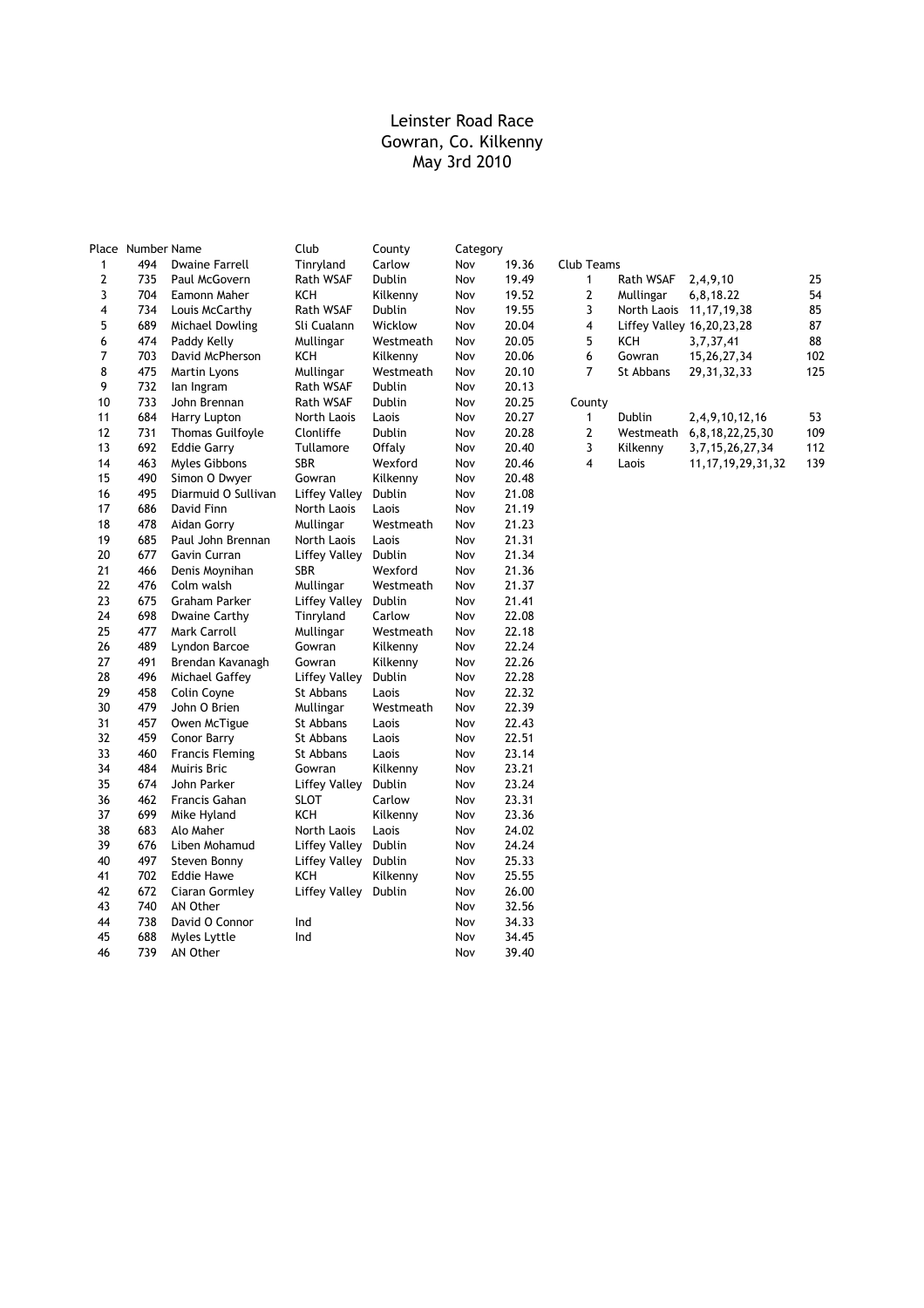| Place | Number Name |                        | Club         | County        | Category   |       |            |             |               |    |
|-------|-------------|------------------------|--------------|---------------|------------|-------|------------|-------------|---------------|----|
| 1     | 783         | Sinead Roche           | Mullingar    | Westmeath     | <b>Nov</b> | 11.34 | Club Teams |             |               |    |
| 2     | 796         | Sinead Maher           | St. Michaels | Laois         | <b>Nov</b> | 11.38 |            | KCH         | 4,9,10.13     | 36 |
| 3     | 795         | Louise Cassidy         | Rathfarnam   | Dublin        | <b>Nov</b> | 11.39 | 2          | St Josephs  | 5,6,12,17     | 40 |
| 4     | 801         | Caoilte Malone         | KCH          | Kilkenny      | Nov        | 11.52 | 3          | Mullingar   | 1,7,15,18     | 41 |
| 5     | 812         | Mary Dooley            | St. Josephs  | Kilkenny      | Nov        | 11.56 | 4          | St Michaels | 2, 11, 16, 22 | 51 |
| 6     | 809         | <b>Francis Mulally</b> | St. Josephs  | Kilkenny      | <b>Nov</b> | 12.07 |            |             |               |    |
|       | 781         | Riona Murtagh          | Mullingar    | Westmeath     | <b>Nov</b> | 12.12 | County     |             |               |    |
| 8     | 775         | Andrea Fleischer       | Celbridge    | Kildare       | <b>Nov</b> | 12.27 |            | Kilkenny    | 4,5,6,9       | 24 |
| 9     | 798         | Irene Hennebry         | KCH          | Kilkenny      | <b>Nov</b> | 12.29 | 2          | Westmeath   | 1,7,15,18     | 41 |
| 10    | 802         | Sheila Callaghan       | KCH          | Kilkenny      | <b>Nov</b> | 12.34 | 3          | Laois       | 2,11,16,19    | 48 |
| 11    | 807         | Dianne Cooper          | St. Michaels | Laois         | Nov        | 12.35 |            |             |               |    |
| 12    | 811         | C.Mullaly              | St. Josephs  | Kilkenny      | <b>Nov</b> | 12.36 |            |             |               |    |
| 13    | 799         | Laura Haverty          | KCH          | Kilkenny      | Nov        | 12.40 |            |             |               |    |
| 14    | 767         | Aisling Tohill         | Rathfarnam   | <b>Dublin</b> | <b>Nov</b> | 12.45 |            |             |               |    |
| 15    | 782         | Kate O Flynn           | Mullingar    | Westmeath     | <b>Nov</b> | 12.45 |            |             |               |    |
| 16    | 921         | Elaine Mullaly         | St.Michaels  | Laois         | <b>Nov</b> | 12.52 |            |             |               |    |
| 17    | 808         | Anita Grant            | St. Josephs  | Kilkenny      | <b>Nov</b> | 12.54 |            |             |               |    |
| 18    | 780         | Laura Timpell          | Mullingar    | Westmeath     | <b>Nov</b> | 13.03 |            |             |               |    |
| 19    | 768         | D. Brennan             | St Abbans    | Laois         | <b>Nov</b> | 13.13 |            |             |               |    |
| 20    | 800         | Ciara Martin           | KCH          | Kilkenny      | Nov        | 13.27 |            |             |               |    |
| 21    | 810         | Maysie O'Connor        | St. Josephs  | Kilkenny      | <b>Nov</b> | 13.28 |            |             |               |    |
| 22    | 797         | Catriona Murphy        | St. Michaels | Laois         | <b>Nov</b> | 13.41 |            |             |               |    |
| 23    | 785         | Jennifer Little        | ind          |               | Nov        | 19.21 |            |             |               |    |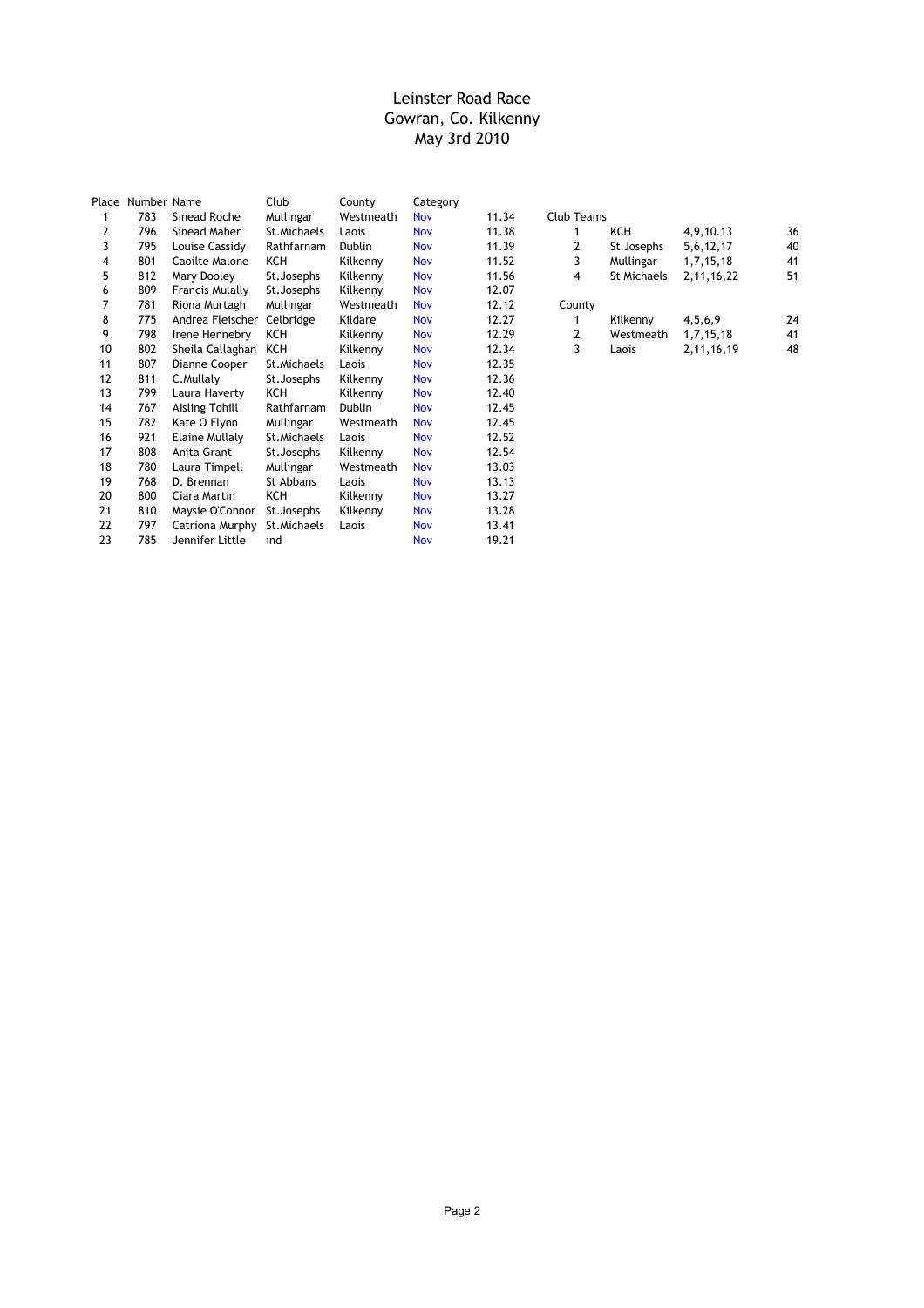| Place          | Number Name |                          | Club        | County        | Category |       |                         |             |            |    |
|----------------|-------------|--------------------------|-------------|---------------|----------|-------|-------------------------|-------------|------------|----|
| 1              | 779         | Mary Scully              | Mullingar   | Westmeath     | o/35     | 10.35 | <b>Club Teams</b>       |             |            |    |
| 2              | 790         | Liz Cuskelly             | Tullamore   | Offaly        | o/35     | 10.45 | 1                       | Mullingar   | 1,10,12    | 23 |
| 3              | 772         | Colette English          | St Abbans   | Laois         | o/35     | 11.32 | 2                       | Rath WSAF   | 9,16,17    | 42 |
| 4              | 924         | Ali Loughney             | Donore      | <b>Dublin</b> | o/35     | 11.44 | 3                       | Sli Cualann | 14, 15, 23 | 52 |
| 5              | 817         | Vanessa Sallier          | Rathfarnam  | Dublin        | o/35     | 11.47 | 4                       | Tullamore   | 2,22,35    | 59 |
| 6              | 777         | Michelle O'Halloran      | Mullingar   | Westmeath     | o/35     | 11.49 | 5                       | Kildare     | 3,27,31    | 61 |
| 7              | 788         | Joy Johnston             | Sli Cualann | Wicklow       | o/35     | 11.57 | 6                       | Donore      | 8,18,42    | 68 |
| 8              | 923         | Julia Hachett            | Donore      | Dublin        | o/35     | 12.04 | $\overline{7}$          | St Abbans   | 4,36,48    | 88 |
| 9              | 804         | Sandra Fitzsimmons       | Kildare     | Kildare       | o/35     | 12.30 |                         |             |            |    |
| 10             | 770         | Mairead O'Kane           | St Abbans   | Laois         | o/35     | 12.50 | County                  |             |            |    |
| 11             | 776         | Mary Kennedy             | Mullingar   | Westmeath     | o/35     | 12.51 | $\mathbf{1}$            | Westmeath   | 1,10,12    | 23 |
| 12             | 922         | Mary Murphy              | Donore      | Dublin        | o/35     | 13.09 | $\mathbf{2}$            | Dublin      | 8,9,16     | 33 |
| 13             | 773         | <b>Catherine Dowling</b> | St Abbans   | Laois         | o/35     | 14.10 | 3                       | Wicklow     | 14, 15, 23 | 52 |
| 14             | 771         | Mairead Moore            | St Abbans   | Laois         | o/35     | 14.13 | $\overline{\mathbf{4}}$ | Offaly      | 2,22,35    | 59 |
| 15             | 774         | Margo Dowling            | St Abbans   | Laois         | o/35     | 16.02 | 5                       | Kildare     | 3,27,31    | 61 |
|                |             |                          |             |               |          |       |                         |             |            |    |
|                |             |                          |             |               |          |       |                         |             |            |    |
| 1              | 806         | Liz Foy                  | Kildare     | Kildare       | o/40     | 11.25 |                         |             |            |    |
| $\mathbf{2}$   | 787         | Eithne Walsh             | Sli Cualann | Wicklow       | o/40     | 11.58 |                         |             |            |    |
| 3              | 814         | Zoe Melling              | Rathfarnam  | Dublin        | o/40     | 11.59 |                         |             |            |    |
| 4              | 791         | Una Mullen               | Tullamore   | Offaly        | o/40     | 13.34 |                         |             |            |    |
|                |             |                          |             |               |          |       |                         |             |            |    |
| 1              | 778         | Maura Dervin             | Mullingar   | Westmeath     | 0/45     | 11.55 |                         |             |            |    |
| 2              | 816         | Miriam Mc Cormack        | Rathfarnam  | Dublin        | o/45     | 12.01 |                         |             |            |    |
| 3              | 793         | Mary Daly                | Tullamore   | Offaly        | 0/45     | 12.19 |                         |             |            |    |
| 4              | 789         | <b>Emer Geraghty</b>     | Sli Cualann | Wicklow       | o/45     | 12.20 |                         |             |            |    |
| 5              | 805         | <b>Brigid Fitzsimons</b> | Kildare     | Kildare       | o/45     | 12.37 |                         |             |            |    |
| 6              | 794         | Martina Conlon           | Tullamore   | Offaly        | o/45     | 12.46 |                         |             |            |    |
| $\overline{7}$ | 769         | Ann Waugh                | St Abbans   | Laois         | o/45     | 14.31 |                         |             |            |    |
|                |             |                          |             |               |          |       |                         |             |            |    |
| 1              | 815         | Fedelma Alyers           | Rathfarnam  | Dublin        | o/50     | 12.16 |                         |             |            |    |
| $\mathbf{2}$   | 813         | Helen Ingram             | Rathfarnam  | Dublin        | o/50     | 12.24 |                         |             |            |    |
| 3              | 803         | <b>Pauline McDonnell</b> | Newbridge   | Kildare       | o/50     | 12.53 |                         |             |            |    |
| 4              | 786         | Susan Hill               | Sli Cualann | Wicklow       | o/50     | 17.00 |                         |             |            |    |